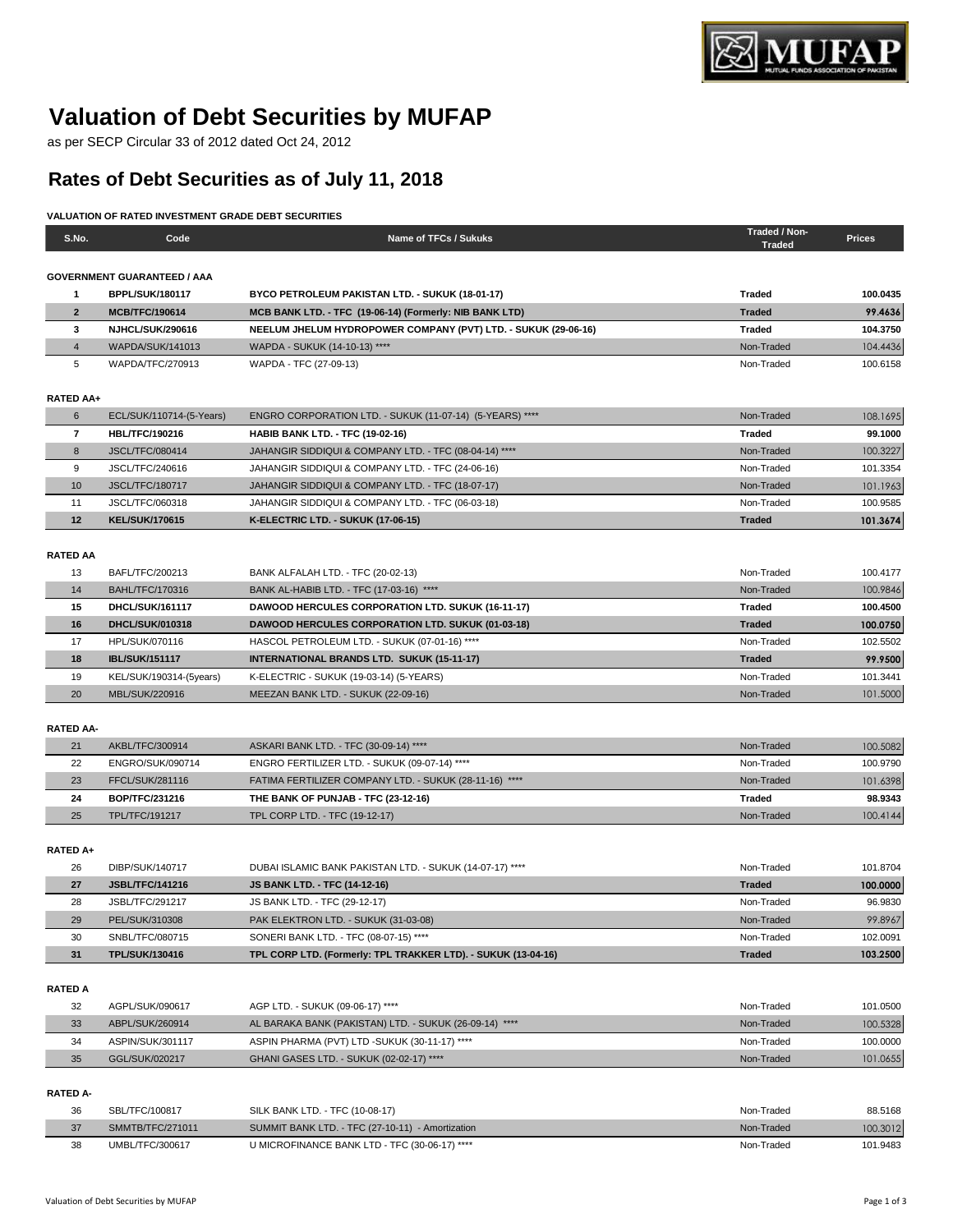

| <b>RATED BBB+</b> |  |
|-------------------|--|
|                   |  |
| <b>RATED BBB</b>  |  |
|                   |  |
|                   |  |
| <b>RATED BBB-</b> |  |
|                   |  |

|                |                                                    | <b>VALUATION OF RATED NON-INVESTMENT GRADE DEBT SECURITIES</b> |                             |                             |               |
|----------------|----------------------------------------------------|----------------------------------------------------------------|-----------------------------|-----------------------------|---------------|
| S.No.          | Code                                               | <b>TFCs and Sukuks</b>                                         |                             | Traded / Non-               | <b>Prices</b> |
|                |                                                    |                                                                |                             | <b>Traded</b>               |               |
|                |                                                    |                                                                |                             |                             |               |
|                |                                                    |                                                                |                             |                             |               |
|                |                                                    | <b>VALUATION OF NON-RATED INVESTMENT GRADE DEBT SECURITIES</b> |                             | Traded / Non-               |               |
| S.No.          | Code                                               | <b>TFCs and Sukuks</b>                                         |                             | <b>Traded</b>               | <b>Prices</b> |
|                |                                                    |                                                                |                             |                             |               |
|                |                                                    |                                                                |                             |                             |               |
|                | <b>VALUATION OF NON-RATED DEBT SECURITIES</b>      |                                                                |                             | Traded / Non-               |               |
| S.No.          | Code                                               | <b>TFCs and Sukuks</b>                                         |                             | <b>Traded</b>               | <b>Prices</b> |
|                |                                                    |                                                                |                             |                             |               |
|                | <b>VALUATION OF NON-PERFORMING DEBT SECURITIES</b> |                                                                |                             |                             |               |
| S.No.          | Code                                               | <b>TFCs and Sukuks</b>                                         | <b>Non-Performing Since</b> | Traded / Non-               | <b>Prices</b> |
| $\mathbf{1}$   | PAFL/TFC/291107                                    | AGRITECH LTD. - TFC (29-11-07)                                 | Jun 14, 2010                | <b>Traded</b><br>Non-Traded | A/C to NPA    |
| 2              | PAFL/TFC/140108                                    | AGRITECH LTD. - TFC (14-01-08)                                 | Aug 02, 2010                | Non-Traded                  | A/C to NPA    |
| 3              | PAFL/SUK/060808                                    | AGRITECH LTD. - SUKUK (06-08-08)                               | Aug 23, 2010                | Non-Traded                  | A/C to NPA    |
| $\overline{4}$ | PAFL/TFC/011208                                    | AGRITECH LTD. - TFC (01-12-08)                                 | Jun 16, 2010                | Non-Traded                  | A/C to NPA    |
| 5              |                                                    | AGRITECH LTD (11%) - TFC (01-07-11)                            | Jan 17, 2012                | Non-Traded                  | A/C to NPA    |
| 6              |                                                    | AGRITECH LTD (0%) - TFC (01-07-11)                             | Jan 17, 2012                | Non-Traded                  | A/C to NPA    |
| $\overline{7}$ | AZLC/TFC/050907                                    | ALZAMIN LEASING CORPORATION LTD. - TFC (05-09-07)              | May 17, 2012                | Non-Traded                  | A/C to NPA    |
| 8              | AZLM/TFC/120508                                    | AL-ZAMIN LEASING MODARABA LTD. - TFC (12-05-08)                | Aug 26, 2010                | Non-Traded                  | A/C to NPA    |
| 9              | AML/SUK/120108                                     | AMTEX LTD. - SUKUK (21-01-08)                                  | Jan 06, 2011                | Non-Traded                  | A/C to NPA    |
| 10             | ATML/SUK/150408                                    | ARZOO TEXTILE MILLS LTD. - SUKUK (15-04-08)                    | Jan 02, 2010                | Non-Traded                  | A/C to NPA    |
| 11             | ANL/TFC/200905                                     | AZGARD NINE LTD. - TFC (20-09-05)                              | May 19, 2010                | Non-Traded                  | A/C to NPA    |
| 12             | ANL/TFC/041207                                     | AZGARD NINE LTD. - TFC (04-12-07) PP                           | Jun 21, 2010                | Non-Traded                  | A/C to NPA    |
| 13             | ANL/TFC/280612                                     | AZGARD NINE LTD. - TFC (28-06-12) (Zero Coupon)                | Dec 07, 2012                | Non-Traded                  | A/C to NPA    |
| 14             | <b>BRRGM/TFC/070708</b>                            | BRR GUARDIAN MODARABA (07-07-08)                               | Jan 26, 2015                | Non-Traded                  | A/C to NPA    |
| 15             | BNL/TFC/301108                                     | BUNNY'S LTD. - TFC (30-11-08)                                  | Jun 15, 2011                | Non-Traded                  | A/C to NPA    |
| 16             | DCL/TFC/                                           | DEWAN CEMENT LTD.                                              | Jan 09, 2009                | Non-Traded                  | A/C to NPA    |
| 17             | EHL/SUK/311207                                     | EDEN HOUSING LTD. - SUKUK (31-12-07)                           | Jan 15, 2013                | Non-Traded                  | A/C to NPA    |
| 18             | EHL/SUK/310308                                     | EDEN HOUSING LTD. - SUKUK (31-03-08)                           | May 06, 2011                | Non-Traded                  | A/C to NPA    |
| 19             | NAEL/TFC/150507                                    | NEW ALLIED ELECTRONIC (15-05-07)                               | Jan 09, 2009                | Non-Traded                  | A/C to NPA    |
| 20             | NAEL/SUK/270707                                    | NEW ALLIED ELECTRONIC - SUKUK (27-07-07)                       | Jan 09, 2009                | Non-Traded                  | A/C to NPA    |
| 21             | NAEIL/SUK/031207                                   | NEW ALLIED ELECTRONIC - SUKUK (03-12-07)                       | Jan 09, 2009                | Non-Traded                  | A/C to NPA    |
| 22             | PACE/TFC/150208                                    | PACE (PAKISTAN) LTD. - TFC (15-02-08)                          | Sep 05, 2011                | Non-Traded                  | A/C to NPA    |
| 23             | PHO/TFC/311208                                     | PAK HY-OILS LTD. - TFC (31-12-08)                              | Jan 21, 2010                | Non-Traded                  | A/C to NPA    |
| 24             | QTML/SUK/260908                                    | QUETTA TEXTILE MILLS LTD. - SUKUK (26-09-08)                   | Apr 11, 2012                | Non-Traded                  | A/C to NPA    |
| 25             | SPLC/TFC/130308                                    | SAUDI PAK LEASING COMPANY LTD. - TFC (13-03-08)                | Apr 30, 2014                | Non-Traded                  | A/C to NPA    |
| 26             | SLCL/TFC/280306                                    | SECURITY LEASING CORPORATION LTD. - PPTFC (28-03-06)           | Aug 15, 2014                | Non-Traded                  | A/C to NPA    |
| 27             | SLCL/SUK/010607                                    | SECURITY LEASING CORPORATION LTD. - SUKKUK (01-06-07) - I      | Aug 07, 2014                | Non-Traded                  | A/C to NPA    |

28 SLCL/SUK/190907 SECURITY LEASING CORPORATION LTD. - SUKKUK (19-09-07) - II Apr 03, 2012 Non-Traded A/C to NPA 29 SGML/TFC/220908 SHAKARGANJ MILLS LTD. - TFC (22-09-08) Nov 24, 2009 Non-Traded A/C to NPA 30 SPL/SUK/190808 SITARA PEROXIDE LTD. - SUKUK (19-08-08) Jun 15, 2010 Non-Traded A/C to NPA 31 TELE/TFC/270505 TELECARD LTD. - TFC (27-05-05) 31 Jun 13, 2011 Non-Traded A/C to NPA 32 TSHM/SUK/250808 THREE STAR HOSIERY - SUKUK (25-06-08) Jun 11, 2010 Non-Traded A/C to NPA 33 TRIBL/TFC/040708 TRUST INVESTMENT BANK LTD. - TFC (04-07-08) Oct 18, 2012 Non-Traded A/C to NPA 34 WTL/TFC/071008 WORLDCALL TELECOM LTD. - TFC (07-10-08) Nov 08, 2012 Non-Traded A/C to NPA

\* Price has been calculated after apply maximum markup of 500 basis points to the calculated yield as provided under SECPs Circular No.33 of 2012.

\*\*\*\* Yield calculated as per the Board recommended format. Approved on 26th July, 2011 BOD.